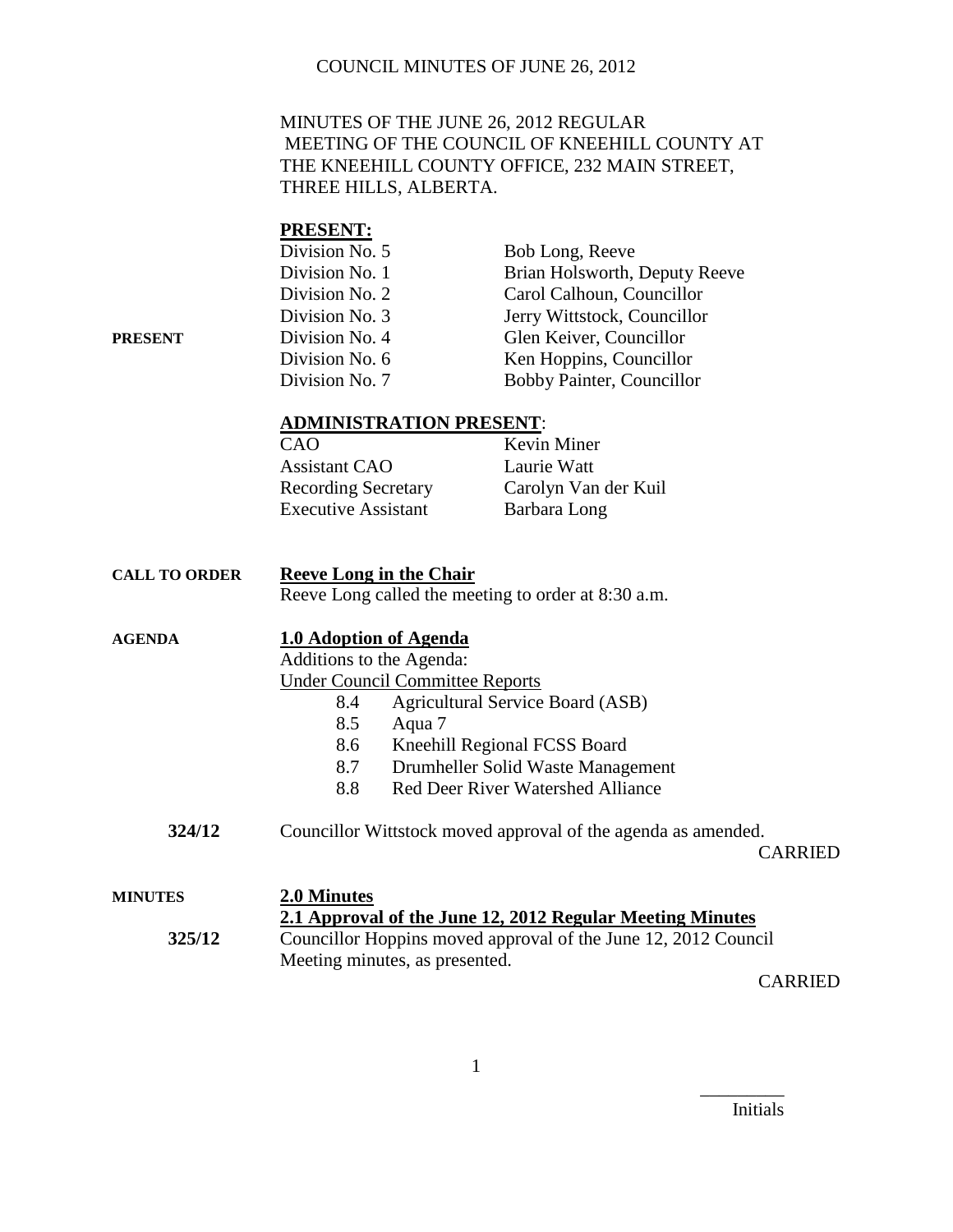| <b>PUBLIC</b>                                      | 2.2 Public Hearing Minutes of June 12, 2012 - Bylaw #1611 Crocus                                                                                                                                                                                                                                                                                                                      |
|----------------------------------------------------|---------------------------------------------------------------------------------------------------------------------------------------------------------------------------------------------------------------------------------------------------------------------------------------------------------------------------------------------------------------------------------------|
| <b>HEARING</b><br>326/12                           | <b>Coulee Estates Area Structure Plan</b><br>Councillor Wittstock moved approval of the June 12, 2012 Public<br>Hearing Minutes of Bylaw #1611, Crocus Coulee Estates Area Structure                                                                                                                                                                                                  |
|                                                    | Plan.<br><b>CARRIED</b>                                                                                                                                                                                                                                                                                                                                                               |
|                                                    | 2.3 Public Hearing Minutes of June 12, 2012 – Bylaw #1614 Crocus<br><b>Coulee Estates Redesignation from "A" Agriculture to "CR" Country</b>                                                                                                                                                                                                                                          |
| 327/12                                             | <b>Residential</b><br>Councillor Holsworth moved approval of the June 12, 2012 Public<br>Hearing Minutes of Bylaw #1614, Crocus Coulee Estates Redesignation<br>from "A" Agriculture to "CR" Country Residential.<br><b>CARRIED</b>                                                                                                                                                   |
| 328/12                                             | 2.4 Public Hearing Minutes of June 12, 2012 – Bylaw #1648 South<br>View Country Estates Redesignation from "A" Agriculture to "CR"<br><b>Country Resdidential</b><br>Councillor Calhoun moved approval of the June 12, 2012 Public Hearing<br>Minutes of Bylaw #1648, South View Country Estates Redesignation from<br>"A" Agriculture to "CR" Country Residential.<br><b>CARRIED</b> |
| <b>FINANCIAL</b><br><b>BANK REC</b><br>329/12      | <b>5.0 Financial Reports</b><br>5.1 Bank Reconciliation May 2012<br>Councillor Calhoun moved that Council receive the May 2012 Bank<br>Reconciliation as presented.<br><b>CARRIED</b>                                                                                                                                                                                                 |
| <b>AUDITOR</b><br>330/12                           | <b>5.2 Auditor Contract</b><br>Councillor Hoppins moved that Council direct administration to appoint<br>BDO Dunwoody, Red Deer Office for audit years 2012 through 2014.<br><b>CARRIED</b>                                                                                                                                                                                           |
| <b>NEW BUSINESS</b><br><b>SAFETY NET</b><br>331/12 | <b>7.0 New Business</b><br><b>7.1 Three Hills Elks and Community Safety Net Sponsorship</b><br>Councillor Holsworth moved that Council receive as information.<br><b>CARRIED</b>                                                                                                                                                                                                      |
| <b>ELECTION ACT</b><br><b>REVIEW</b>               | <b>7.2 Local Authorities Election Act Review</b><br>Council agreed to have Laurie Watt provide input and submit the<br>questionnaire on behalf of Council.                                                                                                                                                                                                                            |

Initials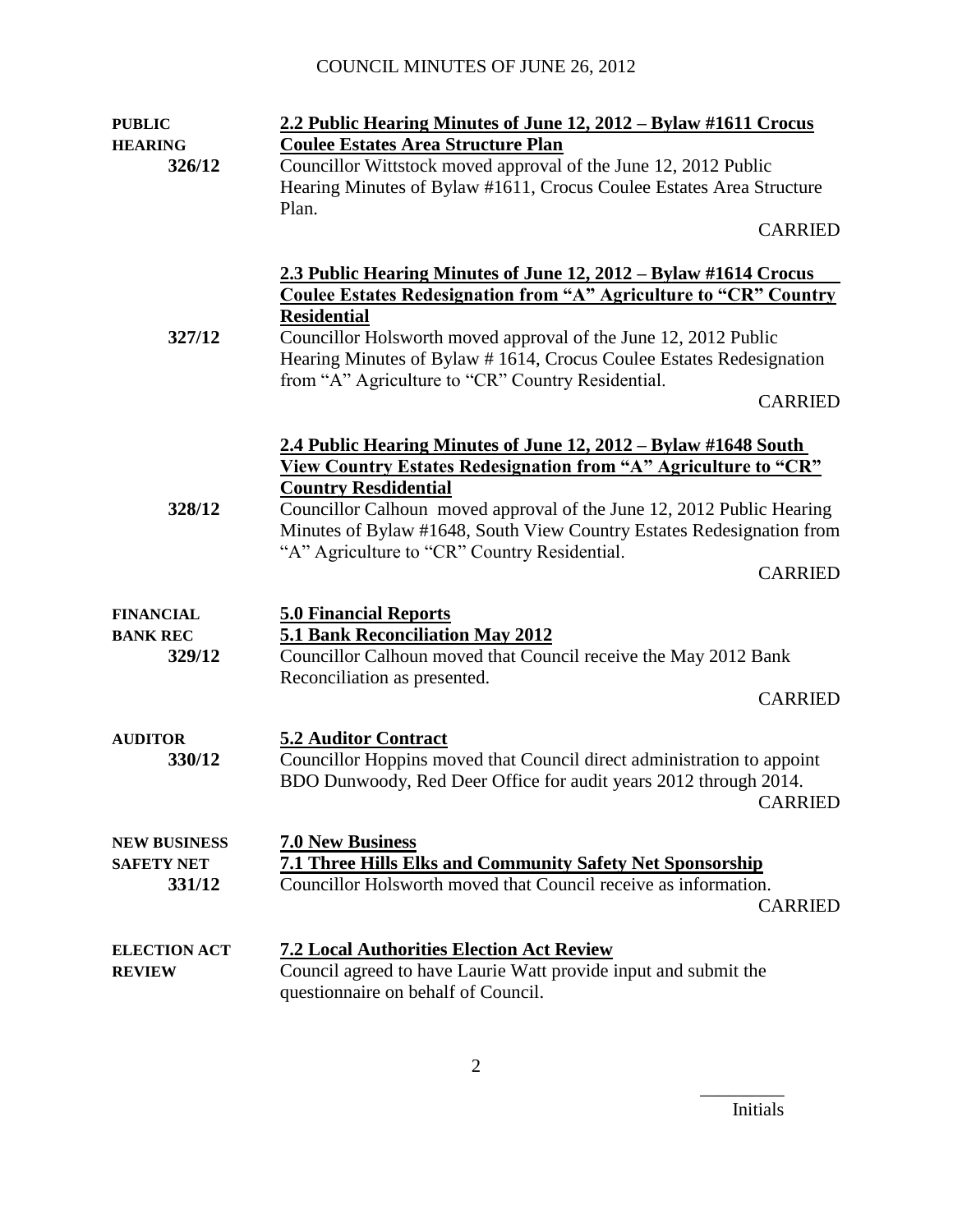| <b>MSI</b><br>332/12                            | 7.3 Municipal Sustainability Initative (MSI) Operating -2012<br>Council Hoppins moved to approve the administration building<br>renovation operational expense to be applied against the 2012 Municipal<br>Sustainability Initiative (MSI) Operating Funding in the amount of<br>\$178,697 (one hundred seventy-eight thousand six hundred ninety-seven<br>dollars and zero cents).                                                                                                          |
|-------------------------------------------------|----------------------------------------------------------------------------------------------------------------------------------------------------------------------------------------------------------------------------------------------------------------------------------------------------------------------------------------------------------------------------------------------------------------------------------------------------------------------------------------------|
|                                                 | <b>CARRIED</b>                                                                                                                                                                                                                                                                                                                                                                                                                                                                               |
| <b>DRUM FM</b><br>333/12                        | <b>7.4 Drum FM Salute to Three Hills Marketing Action Plan</b><br>Councillor Hoppins moved that Council receive this as information.<br><b>CARRIED</b>                                                                                                                                                                                                                                                                                                                                       |
| <b>HABITAT FOR</b><br><b>HUMANITY</b><br>334/12 | 7.5 Three Hills Elks - Habitat for Humanity - 100 Hour Build<br>Councillor Painter moved that Council direct Administration to invoice<br>the Three Hills Elks to cover the cost of the food purchased for the Habitat<br>for Humanity 100 Hour Build supper.<br><b>CARRIED</b>                                                                                                                                                                                                              |
|                                                 | Debi Moon, reporter for the Capital, entered the meeting at 8:50 a.m.                                                                                                                                                                                                                                                                                                                                                                                                                        |
| <b>DUST CONTROL</b><br>335/12                   | <b>7.6 Acme Golf Course Dust Control</b><br>Councillor Hoppins moved that Council direct administration to advise the<br>Acme Golf Course to have the Village of Acme request dust control on<br>their behalf, and that the dust control policy will apply.                                                                                                                                                                                                                                  |
| 336/12                                          | Councillor Calhoun moved that Council table motion #335/12 until Pete<br>McRae, Director of Operations presents the Operations Summary.<br><b>CARRIED</b>                                                                                                                                                                                                                                                                                                                                    |
|                                                 | The meeting recessed from 8:58 a.m. until 9:05 a.m.                                                                                                                                                                                                                                                                                                                                                                                                                                          |
|                                                 | Pete McRae, Director of Operations, and Brandy Hay Evans, Operations<br>Executive Assistant, were present when the meeting reconvened.                                                                                                                                                                                                                                                                                                                                                       |
| <b>OPERATIONS</b>                               | <b>4.0 Operations</b>                                                                                                                                                                                                                                                                                                                                                                                                                                                                        |
| <b>OPR SUMMARY</b>                              | <b>4.1 Operations Summary</b><br>Pete McRae presented the Operations Report comprised of Transportation<br>(Roads), Water and Miscellaneous updates. The following items were<br>also addressed:<br>• The maintenance crew is going to revisit the Swalwell road. When the<br>shoulder pull was done they narrowed the road considerably in<br>spots and the shoulders require more attention.<br>• County Packer – Need to address this next year - Isn't doing what it<br>should, too big. |
|                                                 | 3                                                                                                                                                                                                                                                                                                                                                                                                                                                                                            |

Initials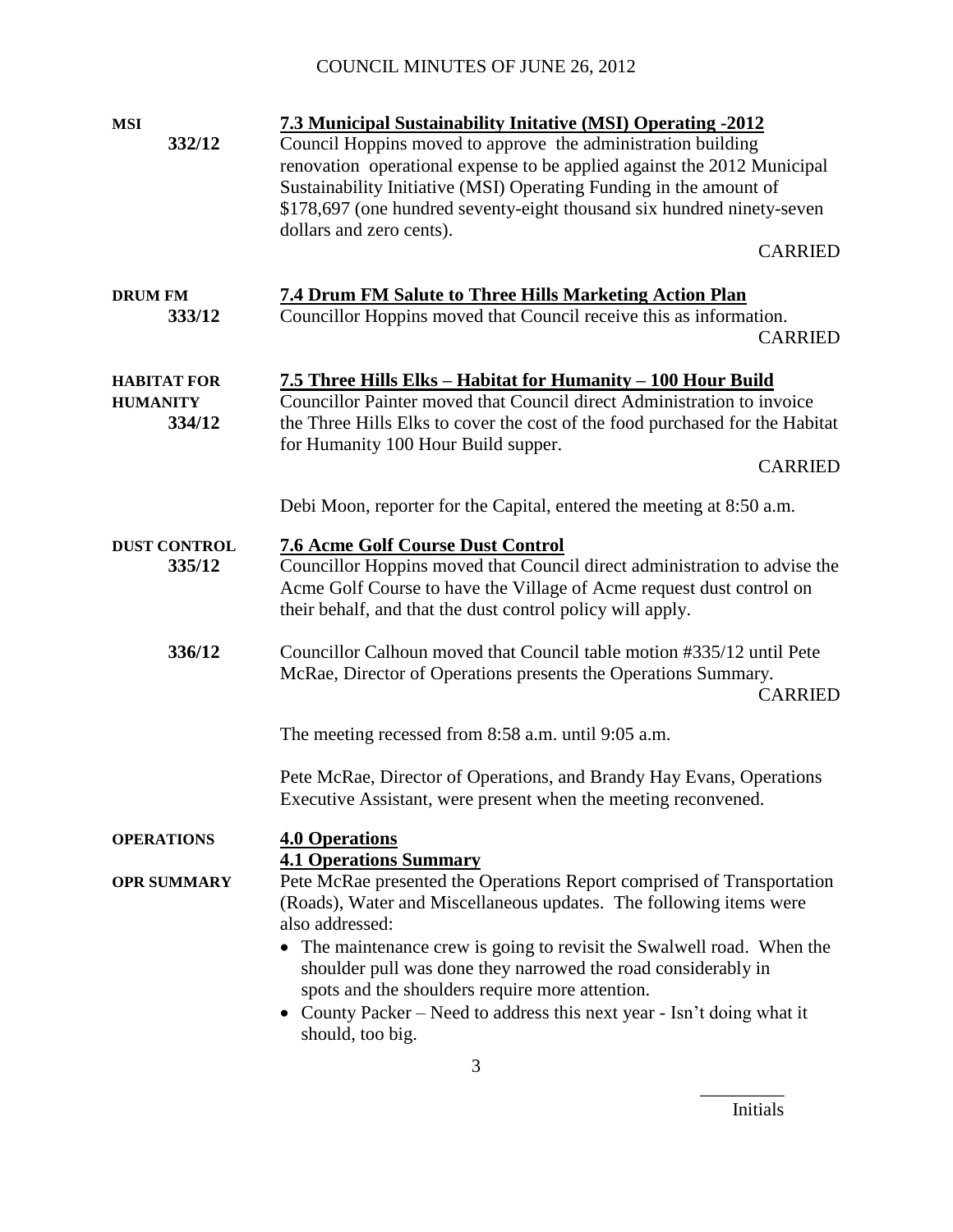|                                                   | • Mowing Huxley Ball Diamonds- Not being done by Kneehill County as<br>Council moved last year to only mow them for one year.                                                                                                                                                                                                                |
|---------------------------------------------------|----------------------------------------------------------------------------------------------------------------------------------------------------------------------------------------------------------------------------------------------------------------------------------------------------------------------------------------------|
| <b>DUST CONTROL</b><br>337/12                     | <b>7.6 Acme Golf Course Dust Control Con'td</b><br>Councillor Holsworth moved that motion #335/12 be lifted off the table.<br><b>CARRIED</b><br>Councillor Hoppins withdrew motion #335/12.                                                                                                                                                  |
| 338/12                                            | Councillor Wittstock moved that Council direct Operations to do a test<br>section of either one or two dust control products on Rng Rd 25-5<br>(Acme Golf Course Road) from highway 575 to the maintenance<br>buildings at the Acme Golf Course, and have signs installed classifying it<br>as a test site.                                  |
|                                                   | <b>CARRIED</b>                                                                                                                                                                                                                                                                                                                               |
| <b>OPR SUMMARY</b><br>339/12                      | <b>4.1 Operations Summary Con'td</b><br>Councillor Calhoun moved that Council receive the Operations                                                                                                                                                                                                                                         |
|                                                   | Summary report as presented.<br><b>CARRIED</b>                                                                                                                                                                                                                                                                                               |
| <b>WATER RISER</b><br>340/12                      | <b>4.2 Water Riser Concern</b><br>Councillor Holsworth moved to leave the location of the service as is.<br><b>CARRIED</b>                                                                                                                                                                                                                   |
|                                                   | Shelly Jackson, Director of Kneehill Regional FCSS entered the meeting<br>at 9:44 a.m.                                                                                                                                                                                                                                                       |
| <b>CARBON</b><br><b>CENTENNIAL PARK</b><br>341/12 | <b>4.3 Carbon Centennial Park Request</b><br>Councillor Hoppins moved that Council direct Operations to deliver a<br>portion of pit-run material to the Carbon Lions Club before August 11,<br>2012 and the remainder to be delivered in September 2012, with the<br>delivery of crushed gravel to be at their discretion.<br><b>CARRIED</b> |
|                                                   | Pete McRae and Brandy Hay Evans left the meeting at 9:53 a.m.                                                                                                                                                                                                                                                                                |
|                                                   | The meeting recessed from 9:53 a.m. until 9:59 a.m.                                                                                                                                                                                                                                                                                          |
| <b>FCSS ANNUAL</b><br><b>REPORT</b>               | <b>3.0 Delegations</b><br>3.2 FCSS 2011Annual Report presented by Shelly Jackson, Director<br>Shelly Jackson, Kneehill Regional FCSS Director presented highlights,<br>short term outcomes, outputs and financial summary of the 2011 Annual<br>Report.                                                                                      |
|                                                   | Councillor Calhoun thanked Shelley and her staff for a job well done.                                                                                                                                                                                                                                                                        |

Initials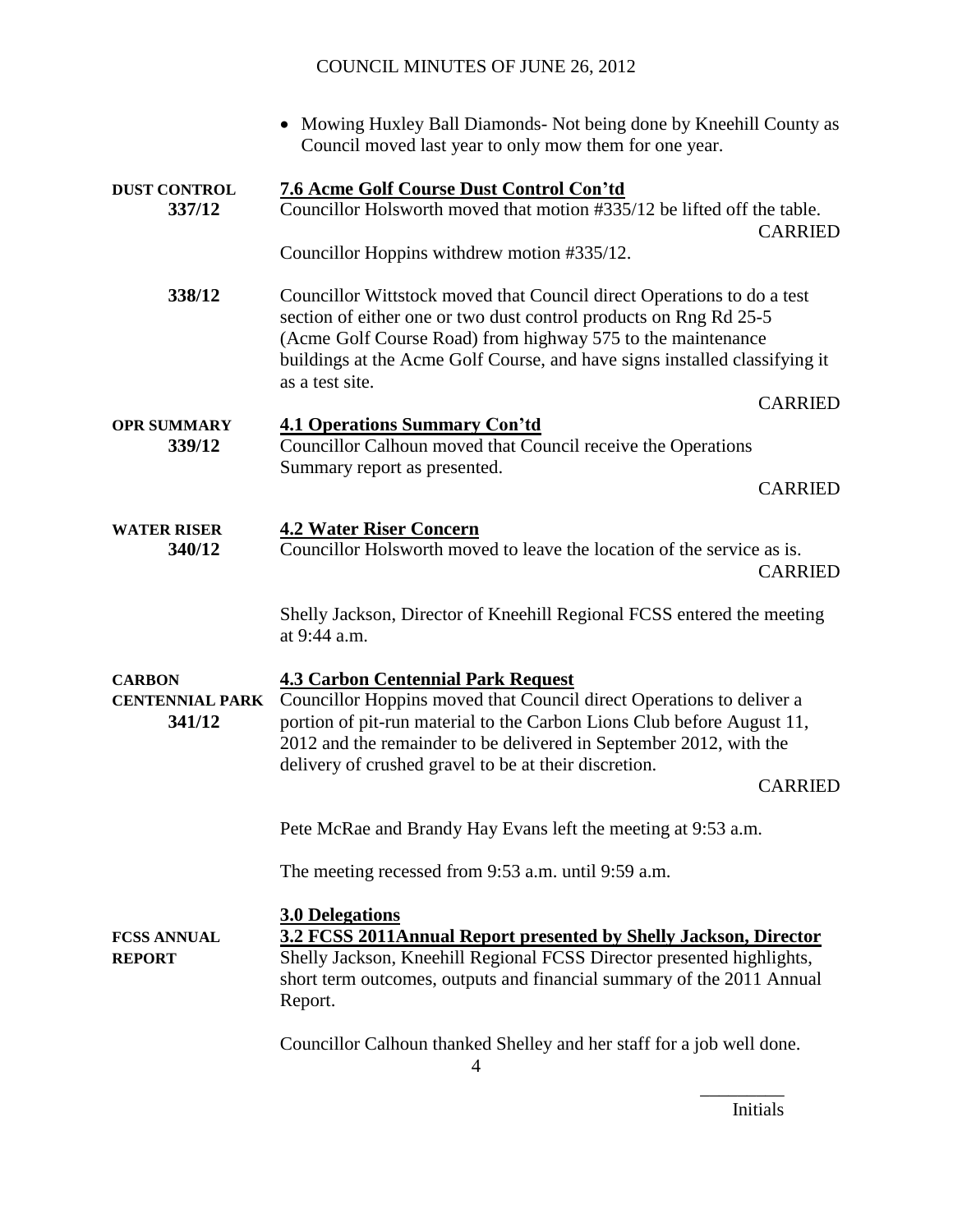Shelley Jackson left the meeting at 10:23 a.m.

Jerry Brett, Planning and Development Officer entered the meeting at 10:25 a.m.

|                                       | <b>6.0 Business from the Previous Minutes</b>                                                                                                                                                                                                                                                                        |                |
|---------------------------------------|----------------------------------------------------------------------------------------------------------------------------------------------------------------------------------------------------------------------------------------------------------------------------------------------------------------------|----------------|
| <b>CROCUS COULEE</b>                  | 6.1 Crocus Coulee Estates Area Structure Plan (Bylaw #1611)                                                                                                                                                                                                                                                          |                |
| 342/12<br><b>ASP</b>                  | Councillor Holsworth moved that Motion #303/12 be lifted off the table.                                                                                                                                                                                                                                              | <b>CARRIED</b> |
| 343/12                                | Councillor Holsworth moved to approve the amended Area Structure Plan<br>Report with Policy3.1.5.a. changed to read "The Plan Area shall be<br>developed comprehensively in accordance with the phasing strategy."                                                                                                   | <b>CARRIED</b> |
|                                       | Motion #303/12, to give third reading to Bylaw #1611 the Crocus Coulee<br>Area Structure Plan, was voted on by Council.                                                                                                                                                                                              |                |
|                                       |                                                                                                                                                                                                                                                                                                                      | <b>CARRIED</b> |
| <b>CROCUS COULEE</b>                  | 6.2 Crocus Coulee Estates Redesignation from "A" Agriculture to                                                                                                                                                                                                                                                      |                |
| <b>REDESIGNATION</b>                  | "CR" Country Residential (Bylaw #1614)                                                                                                                                                                                                                                                                               |                |
| 344/12                                | Councillor Holsworth moved second reading of Bylaw #1614, this being<br>a Bylaw to redesignate portions of land within southwest quarter section<br>30-31-23 W4M as outlined in Crocus Coulee Estates Area Structure Plan<br>Bylaw #1611be redesignated from Agriculture "A" District to Country<br>Residential"CR". |                |
|                                       |                                                                                                                                                                                                                                                                                                                      | <b>CARRIED</b> |
| 345/12                                | Councillor Wittstock moved third reading of Bylaw #1614.                                                                                                                                                                                                                                                             | <b>CARRIED</b> |
|                                       | Jerry Brett left the meeting at 11:20 a.m.                                                                                                                                                                                                                                                                           |                |
|                                       | The meeting recessed from $11:20$ a.m. to $11:25$ a.m.                                                                                                                                                                                                                                                               |                |
| <b>COUNCIL REPORTS</b><br><b>BASS</b> | <b>8.0 Council and Committee Reports</b><br>8.1 Badlands Ambulance Services Society- a copy of the unapproved<br>minutes were provided by Councillor Holsworth.                                                                                                                                                      |                |
| <b>CDN BADLANDS</b>                   | 8.2 Canadian Badlands-Written report by Reeve Long on the June 23,<br>2012 visit with the new Minister of Tourism Christine Cusanelli. Reeve<br>Long also presented Council with a three minute Alberta Tourism Video.                                                                                               |                |

Initials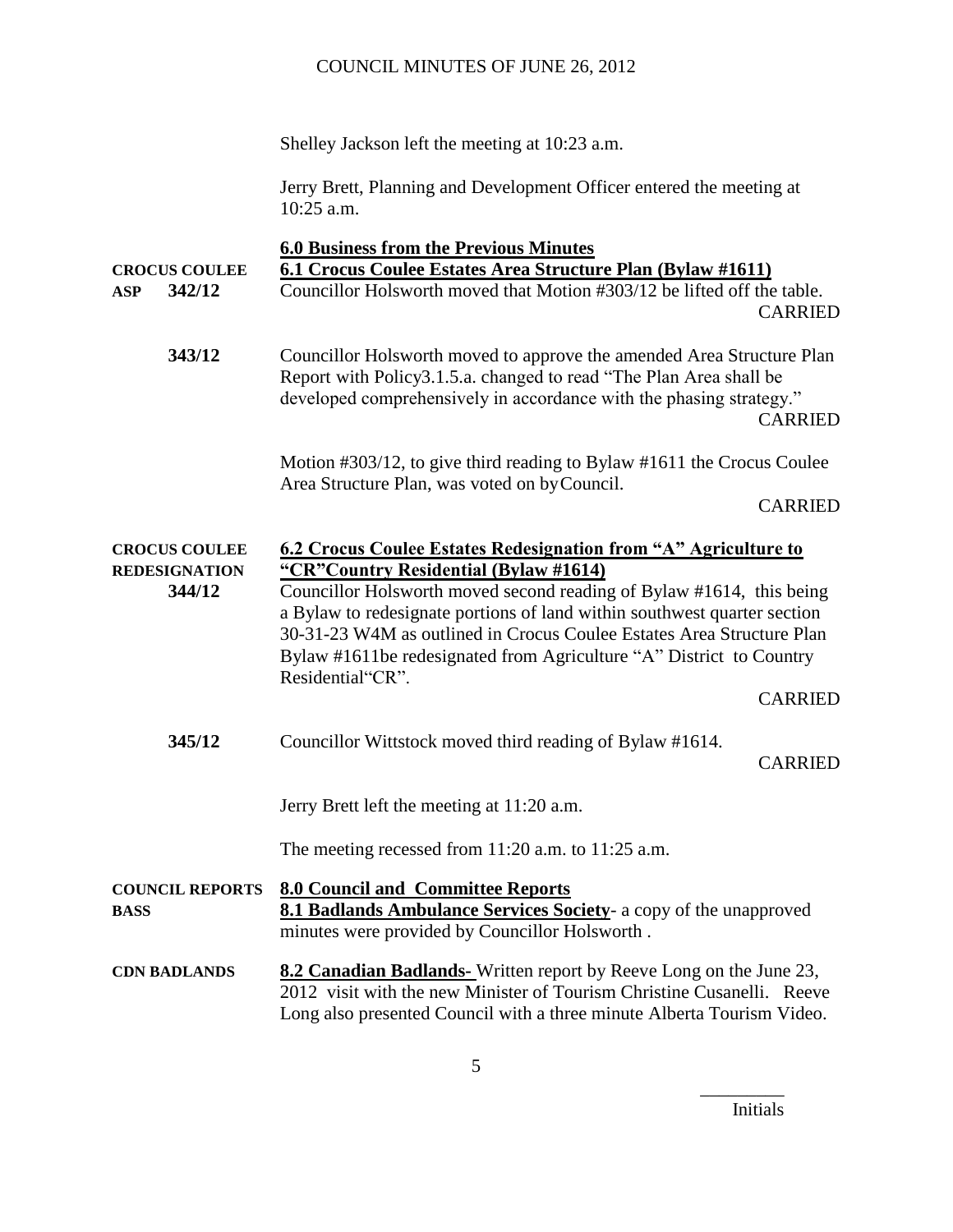| <b>COMM FUTURES</b>             | <b>8.3 Community Futures Wild Rose</b> - Written report by Councillor<br>Holsworth on the June 22, 2012 AGM.                              |
|---------------------------------|-------------------------------------------------------------------------------------------------------------------------------------------|
| <b>AG SERVICE BRD</b>           | <b>8.4 Agricultural Service Board</b> – Written report by Councillor Hoppins<br>on the June 14, 2012 meeting.                             |
| <b>AQUA 7</b>                   | <b>8.5 AQUA 7</b> - Written report by Councillor Wittstock on the June 21,<br>2012 meeting. Next meeting scheduled for August 23, 2012.   |
| <b>FCSS</b>                     | <b>8.6 Kneehill Regional FCSS</b> – A copy of the unapproved minutes of the<br>June 21, 2012 meeting were provided by Councillor Calhoun. |
|                                 | Debi Moon left the meeting at 11:30 a.m.                                                                                                  |
| <b>DSWM</b>                     | 8.7 Drumheller Solid Waste Management – Councillor Calhoun will<br>report more on this when she receives the unapproved minutes.          |
| <b>RDR WATERSHED</b>            | 8.8 Red Deer River Watershed Alliance AGM - Written report by<br>Councillor Painter on June 21, 2012 AGM.                                 |
| 346/12                          | Councillor Calhoun moved that Council receive the Council and<br>Committee Reports as presented.                                          |
|                                 | <b>CARRIED</b>                                                                                                                            |
|                                 | The meeting recessed from 11:59 a.m. until 12:56 p.m.                                                                                     |
| <b>CORRESPONDENCE</b><br>347/12 | 9.0 Correspondence Report<br>Councillor Calhoun moved the Council receive the Correspondence<br>Report.                                   |
|                                 | <b>CARRIED</b>                                                                                                                            |
| <b>BUS PENDING</b><br>348/12    | <b>10.0 Council Business Pending &amp; Summary Reports</b><br>Councillor Keiver moved that Council receive the Business Pending and       |
|                                 | Summary reports.<br><b>CARRIED</b>                                                                                                        |
| 349/12                          | 11.0 In-Camera<br>Councillor Calhoun moved that Council go into In-Camera at 1:06 p.m.<br><b>CARRIED</b>                                  |
| 350/12                          | Councillor Painter moved the meeting out of In-Camera at 1:39 p.m.<br><b>CARRIED</b>                                                      |

Initials